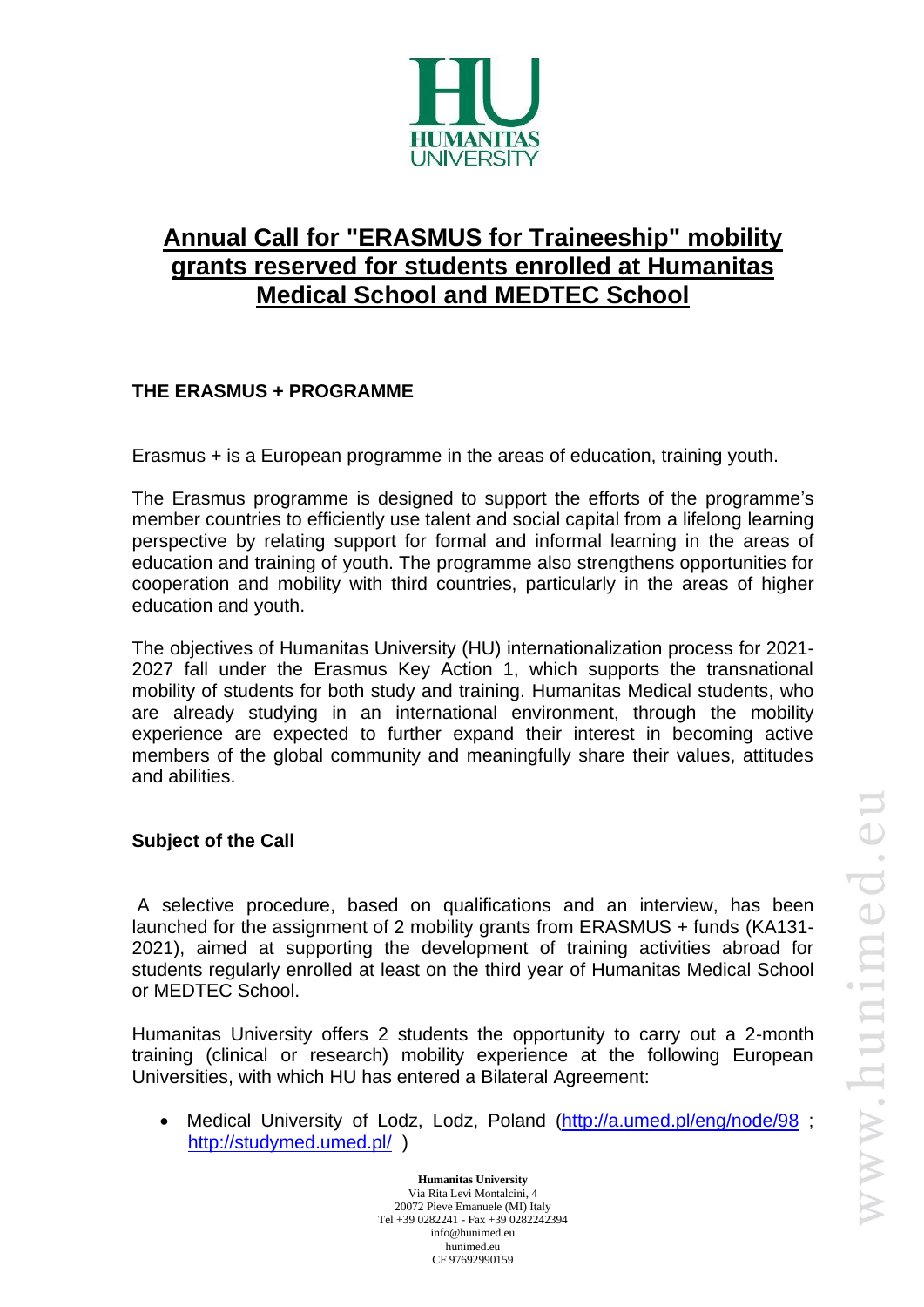

- Universidad Francisco de Vitoria, Madrid, Spain [\(www.ufvinternational.com\)](http://www.ufvinternational.com/)
- Universitat Internacional de Catalunya [\(https://www.uic.es](https://www.uic.es/) ).

Alternatively, the student could propose any institution (hospital, research institute /university) to carry out the training experience, by contacting the respective supervisors at the host institution, who must provide the student with an informal letter of acceptance.

Students participating in the programme will carry out the activities and objectives listed in the Learning Agreement for training, which will be defined together with the course Coordinator at HU and the Supervisor at Host Institution.

The training experience will be considered one of the extracurricular activities included in the student's curriculum, allowing the student to obtain 2 formative credits (CFU/ECTS) corresponding to elective activities, which will be registered in the Diploma Supplement. Mobility will take place indicatively between **June and September 2022**. Students currently enrolled in the 6<sup>th</sup> year are flexible to choose the period of their mobility if agreed with the course Coordinator at HU and the Supervisor at Host Institution .

### **Who can participate?**

Humanitas University students with European or non-European citizenship and who are regularly enrolled at least on the 3rd year of Humanitas Medical School or MEDTEC School are admitted to the selection procedure.

Moreover, to be eligible for an Erasmus+ mobility grant, the students should meet the following requirements:

- 1. Students should not have already completed a mobility of more than 12 months under the Erasmus + programme during their current study cycle. Mobility for study and/ or traineeship purposes is included in the calculation of the 12 months.
- 2. Students cannot receive other European Union-funded grants at the same time.

**Furthermore, students attending Humanitas Medical School must have passed the Mechanism of Diseases exam.**

During their stay abroad, students are considered enrolled at the host university, which does not require them to pay any kind of tuition fee or contribution. It is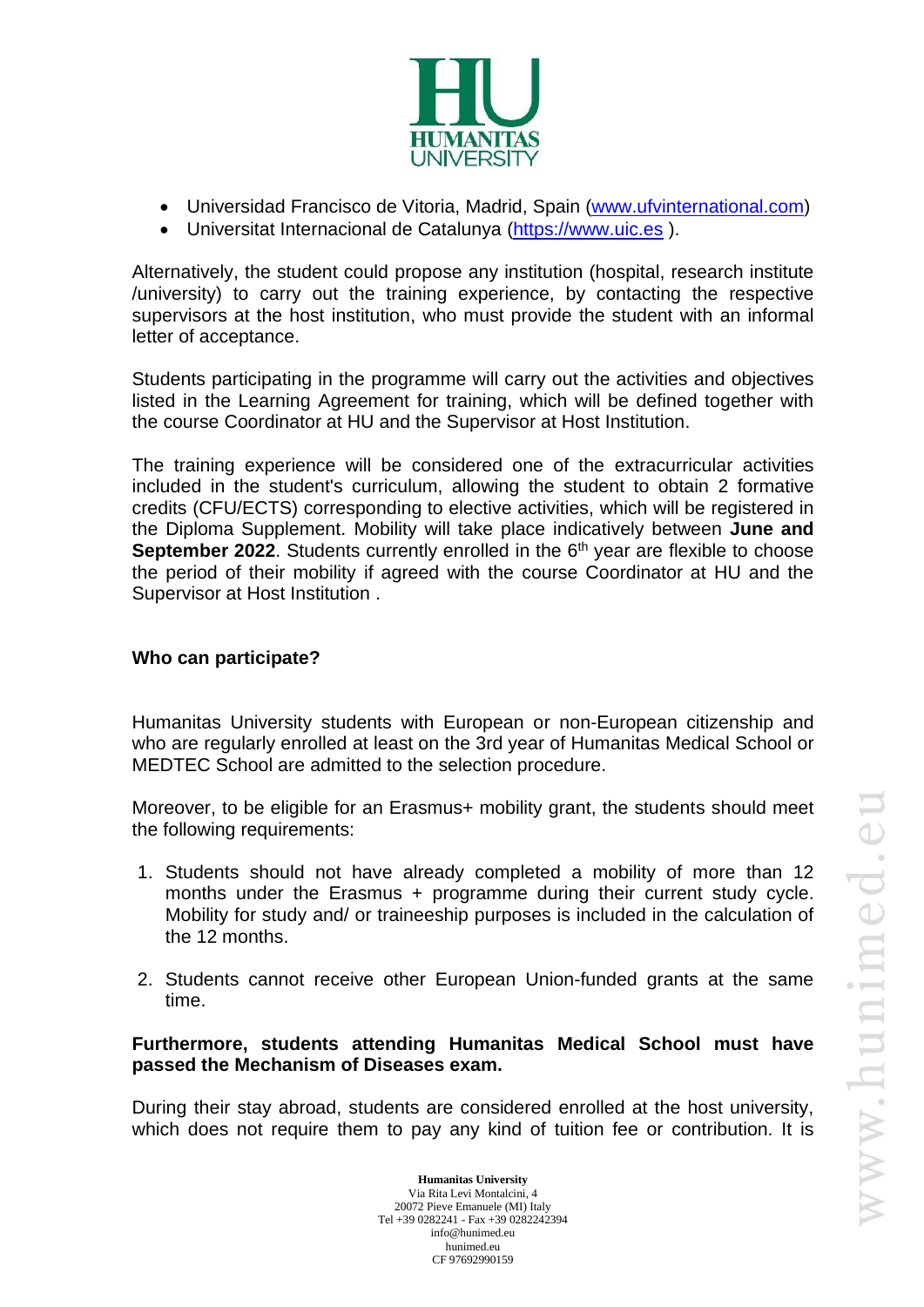

understood that students must pay the Fees and Contributions of the 2021/2022 Academic Year to Humanitas University.

Students must check whether the host university requires a Certificates of Good Health, vaccinations, or recognized language proficiency certificates (IELTS, TOEFL, DALF, according to the European Common European Framework of Reference (CEFR) B1, B2, C1, etc.).

## **Application procedure**

Applications must be submitted through the online form **no later than March 27 th 2022**

- **1.** MEDICINE: [www.hunimed.eu/medicine-and-surgery-erasmus-internship](http://www.hunimed.eu/medicine-and-surgery-erasmus-internship-form-2022/)[form-2022/](http://www.hunimed.eu/medicine-and-surgery-erasmus-internship-form-2022/)
- **2.** MEDTEC: [www.hunimed.eu/medtec-erasmus-internship-form-2022/](http://www.hunimed.eu/medtec-erasmus-internship-form-2022/)

The application must include the candidate's institutional e-mail address and a telephone number to be used for communication related to the selection procedures. Any variation of such data must be promptly communicated to the person in charge of the procedure. The application should contain the following documentation:

- 1. participation form (Annex A), duly completed and signed.
- 2. exams transcript from My portal, containing the list of exam taken with marks and number of credits
- 3. curriculum vitae, in European format;
- 4. motivational letter.
- 5. photocopy of an identity document (JPEG, BMP, or PNG file max. size 2MB).
- 6. optional documentation: students may send other documents useful for the evaluation, such as: language certificates, certificates of training and study abroad (including previous Erasmus mobility programmes), involvement in internationalization experiences.

The University reserves the right to carry out appropriate checks on the authenticity of the content of the declarations made or to request additional documentation.

The University assumes no responsibility for cases of non-delivery or late delivery of applications due to telematic errors, to third parties, unforeseeable circumstances or force majeure.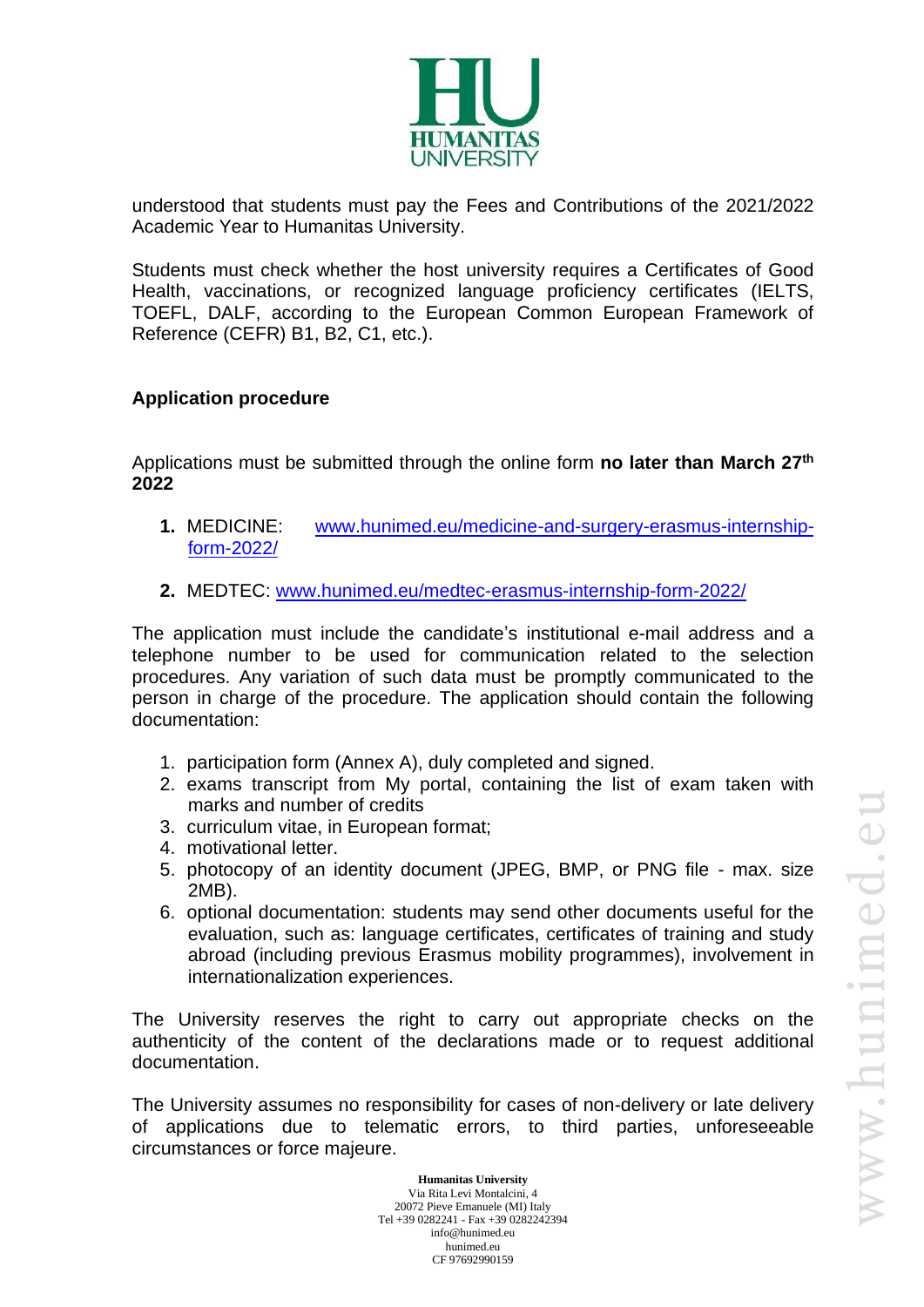

#### **Selection Procedure**

1. The selection is based on the career track and an interview. The work of the Commission and the candidate interviews can also take place electronically.

2. Applications will be evaluated by a specific Commission considering the following criteria:

- a) number of exams completed by the date of submission of the application;
- b) weighted average of marks and credits acquired;
- c) motivation;
- d) language skills in Spanish and/or other foreign languages.
- e) in the event of equal scores between applicants, priority will be given to the student who has not already performed a mobility period abroad.

After the evaluation of the candidate's career tracks based on documents provided during the application, the shortlist of candidates admitted to the interview will be published on the Learning Management System student portal and on the University website, no later than **March 30th 2022**. The motivational interview will take place on April 1<sup>st</sup>, in room 14, Building A, on the Campus, either in person or via TEAMS. Interviews times will be communicated to the candidates.

The final results of the selection will be announced by **April 8 th 2022**.

#### **Award of the Erasmus+ mobility grant**

- 1. The grant is awarded by signing a mobility agreement which shows:
- a) the Host University where the mobility will be spent;
- b) the programme of activities to be carried out during the mobility period (learning agreement, which will be agreed on with the coordinator of the course/OME at HU and countersigned by the host Institution);
- c) the amount of the scholarship and the methods of its disbursement;
- d) proof of insurance coverage against accidents;
- e) the length of the mobility period abroad.